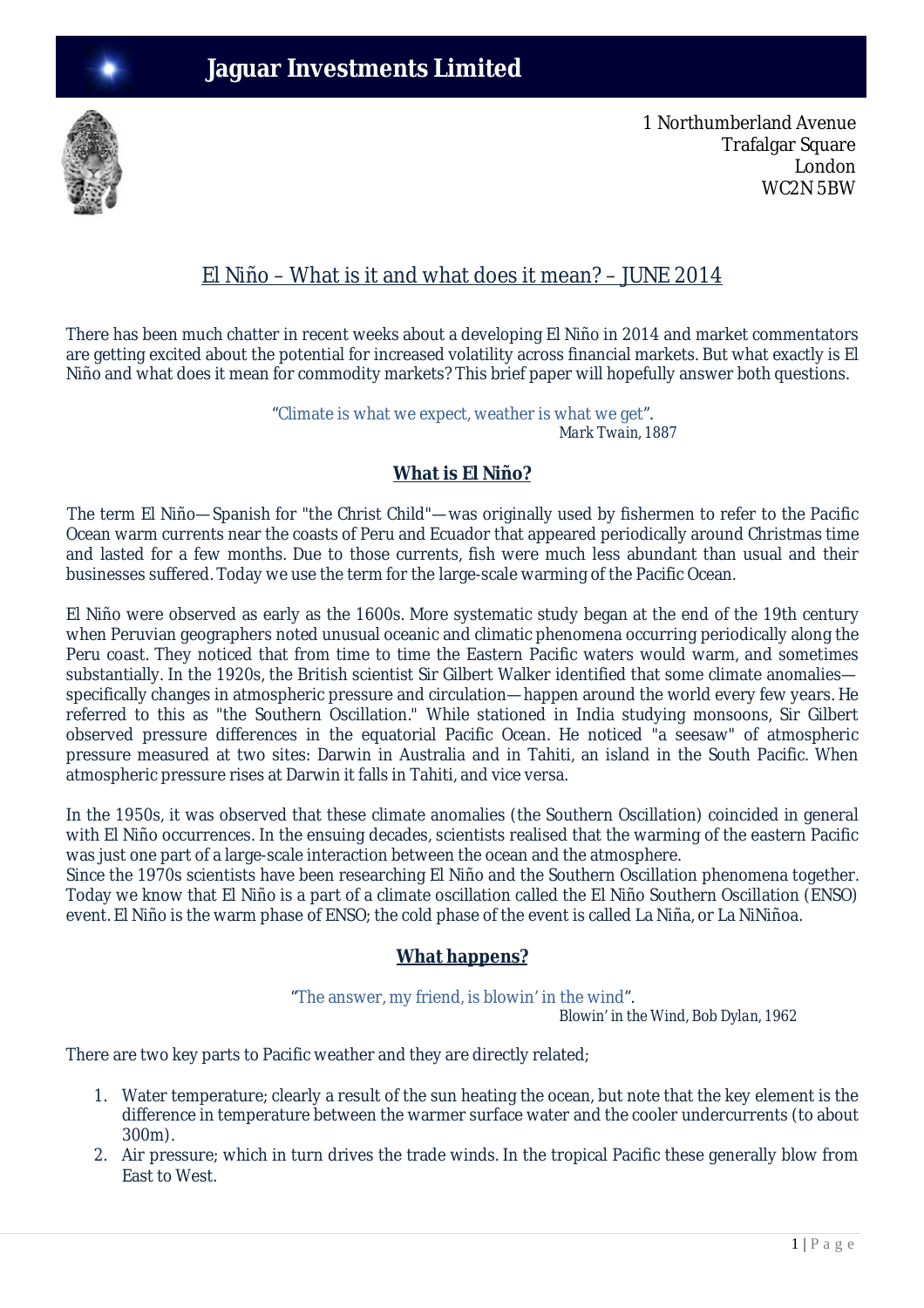In normal conditions (ie non-El Niño), these two factors play out as follows;

#### *1. Water Temperature;*

As the trade winds blow from East to West, they drag the surface waters with them. This surface water is heated from the sun and pools in the Western Pacific as it runs into the land masses of Australia and Indonesia. Meanwhile in the Eastern Pacific there is an "upwelling" as the colder, deeper water runs into the land mass of South America (see. Fig.1 below);



#### *2. Air Pressure;*

Because the water is warm in the Western Pacific, a lot of evaporation takes place and the warm, moist air rises. This creates an area of low air pressure at sea-level. Conversely, because the water is cooler in the Eastern Pacific, cool, dry air falls in that region creating an area of high air pressure at sea-level. The trade winds blow from the area with high pressure to the area with low pressure (from East to West). This air pressure "loop" is known as the Walker Circulation (after Sir Gilbert Walker).

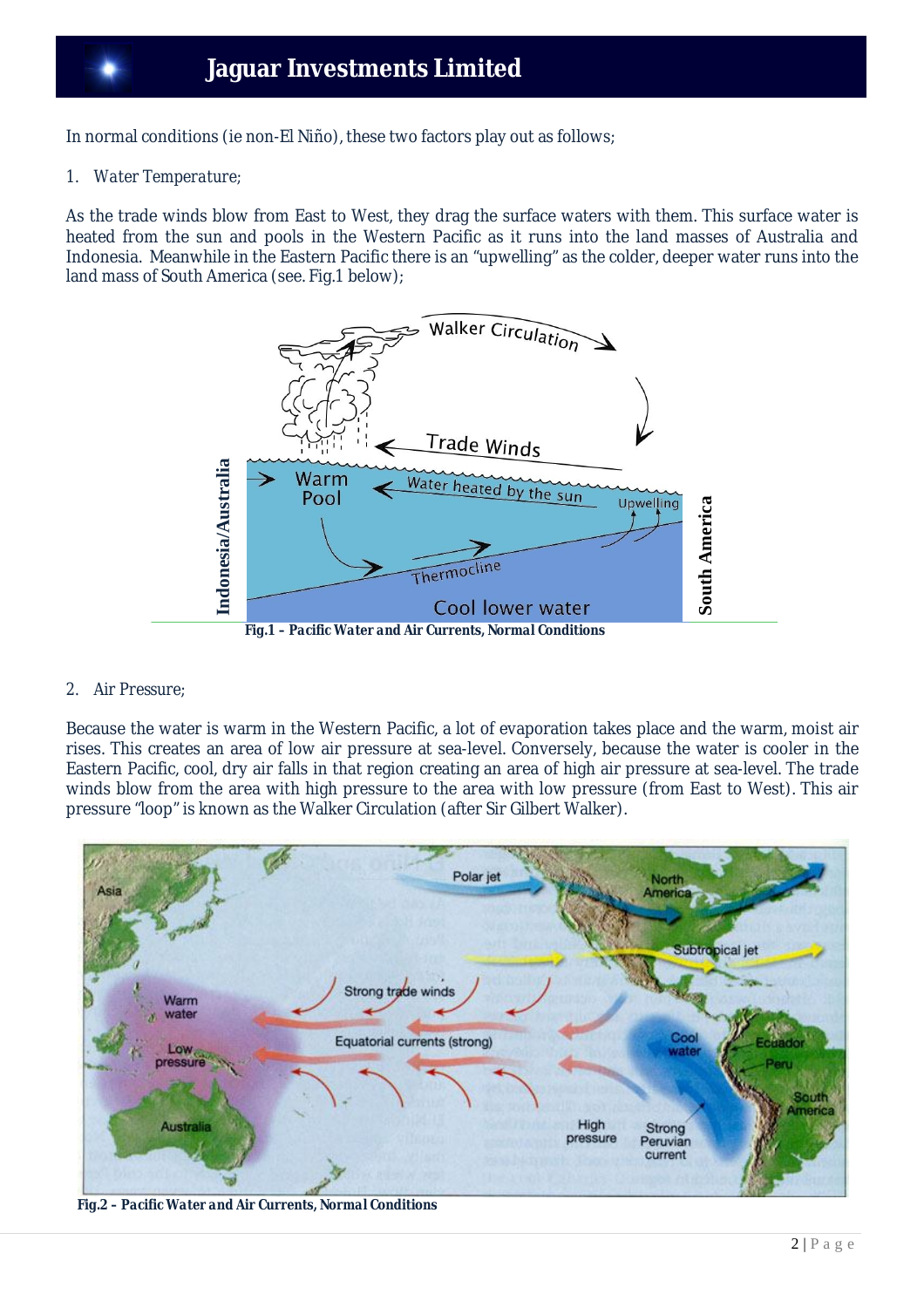# **Jaguar Investments Limited**

This "normal" pattern explains local climates. Indonesia is particularly susceptible to heavy rain storms and this weather system is also a key part of the South-East Asian monsoon season. Conversely the Atacama Desert in Peru/Chile is widely recognised as the driest place on earth, while the nutrient-rich water is responsible for supporting the large fish population. Indeed the waters off Peru are one of the five richest fishing grounds in the world

The temperature difference between the warm pool of water in the West and the cooler water in the East is critical. In "normal" conditions the cool water in the East is approximately 20-22<sup>o</sup>C while the warmer pool in the West is around 8-10 $^0$ C hotter at around 29 $^0$ C.

The water temperature and the air pressure are directly linked, with the East-West temperature difference driving the trade winds and the trade winds keeping the temperature difference constant. With a little give or take here and there, everything is in a state of balance. This situation can be maintained indefinitely until some "weather event" throws everything out of balance.

#### **La Niña (also known as La NiNiñoa) Conditions**

In a La Niña event, the temperature in the Eastern Pacific drops by approximately 3-5<sup>o</sup>C. This increase in the volume of cool water then starts to spread across the Western Pacific – see Fig.3 below;



*Fig.3 – Pacific water temperatures – La Niña* 

In this instance the normal situation is magnified. The trade winds blow harder, the rain storms in Indonesia and the monsoon season are longer and wetter, and the West coast of South America suffers prolonged periods of dry weather. Broadly speaking however, local geographies experience exaggerated but similar climates and because of this a La Niña event is deemed far less newsworthy than its El Niño counterpart – unless of course you happen to live in one of the affected habitats.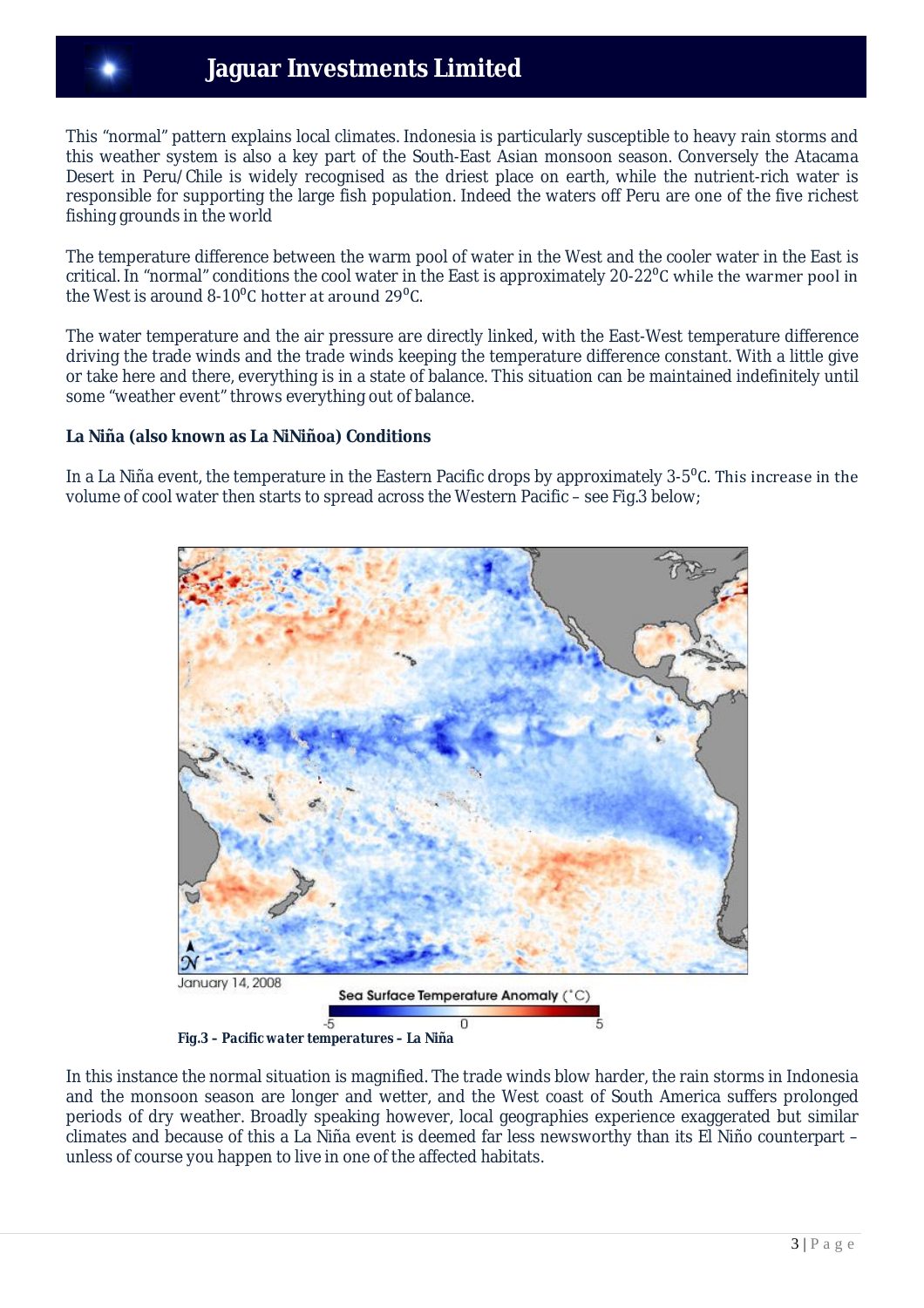#### **El Niño Conditions**

The key factor in an El Niño event will already have been spotted by more eagle-eyed readers from Fig.1 on the second page of this paper. It is not an error that the diagram shows the sea-level at the Western warm pool as being substantially higher than the sea-level at the cooler South American coast. The difference in the sea-level in "normal" conditions is approximately 0.5m and is a result of all that cool water being dragged from the Eastern Pacific and pooled in the Western Pacific by the trade winds. Gravity of course would like the sea-level in the West to equal that in the East, but the trade winds are stronger and all the time they are maintained as such then the status quo continues.

In an El Niño event the trade winds relax, or sometimes even reverse. As a result gravity starts to win and the large volume of warm water that has been pooling in the Western Pacific sloshes back to the East, ie the "normal" situation is reversed. Sometimes the warm water may only reach the middle of the ocean in which case it is known as a Central Pacific El Niño, but in extreme cases it can reach the coast of South America in which case it is known as an Eastern Pacific El Niño. The further East it reaches, the more severe the outcome. An Eastern Pacific El Niño is a major event with major and potentially catastrophic consequences;



 *Fig.4 – Pacific Water and Air Currents, Eastern Pacific El Niño Conditions*



 *Fig.5 – Pacific water temperatures relative to the mean*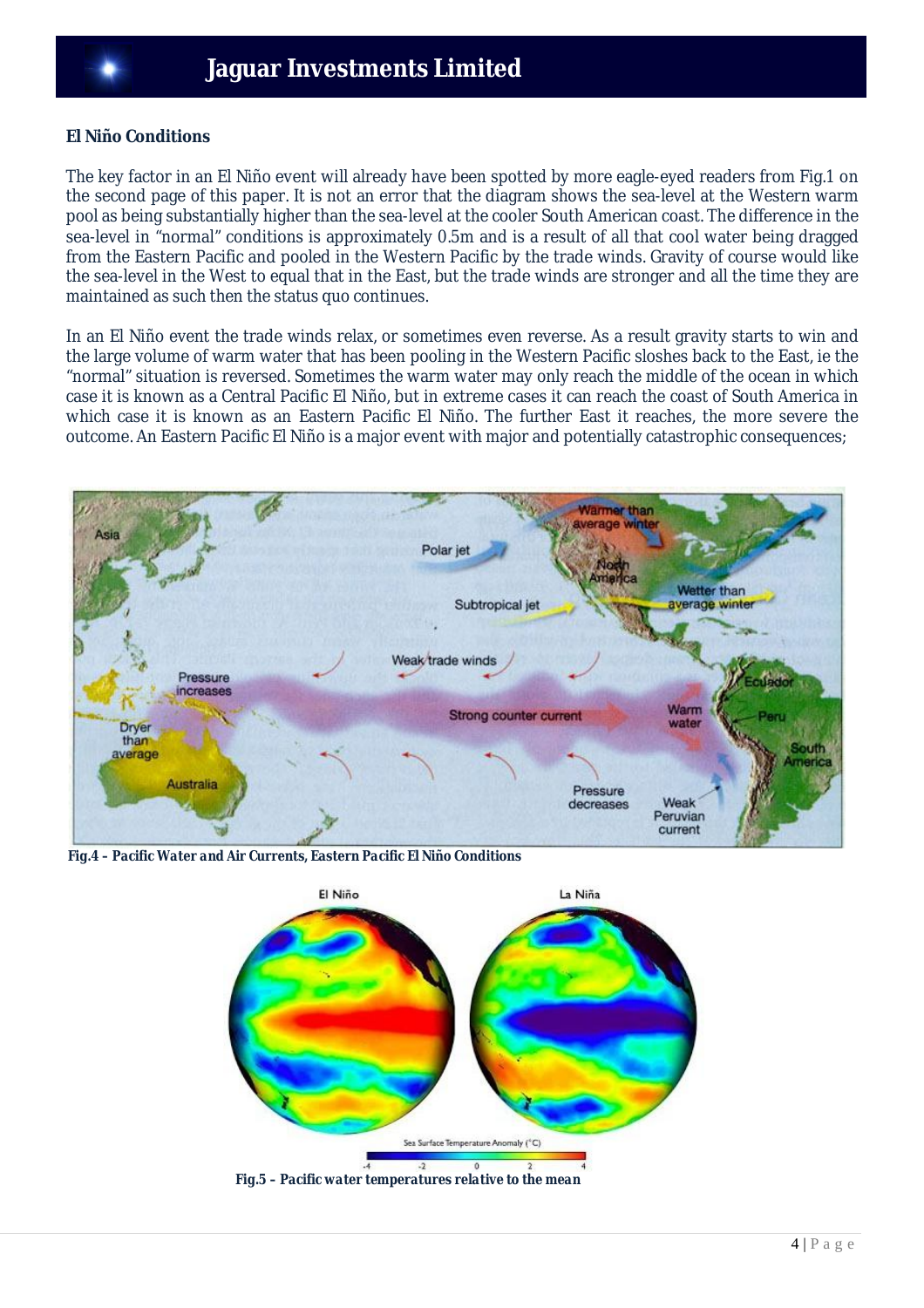### **When does El Niño occur?**

El Niño events happen irregularly and are hard to predict. But because the phenomenon dramatically affects the weather in so many parts of the world, today there are various climate models, seasonal forecasting models, ocean-atmosphere coupled models, and statistical models that attempt to predict El Niño. This has only been possible since the 1980s, when the power of computers became sufficient to cover very complicated large-scale ocean-atmosphere interactions.

Generally, an El Niño event occurs every 3-6 years and usually lasts for 9-12 months – but on occasion the have lasted for up to 18 months. Importantly they are classified by strength, with their strength being estimated by surface atmospheric pressure anomalies and anomalies of land and sea surface temperatures.



The last strong El Niño year was 1997-98 (the one in 2009-10 was only classified as "Moderate"). The table below (Fig.8) shows the mean Oceanic Niño Index in each rolling 3mth period;

|                                                                                                                   | JJA. |  |  |  |  |  |  |  | JAS ASO SON OND NDJ DJF JFM FMA MAM AMJ | <b>UMJ</b> |
|-------------------------------------------------------------------------------------------------------------------|------|--|--|--|--|--|--|--|-----------------------------------------|------------|
| <b>1996/97</b> 0.2 0.3 0.3 0.3 0.4 0.5 0.5 0.4 0.1 0.2 <b>0.7 1.2</b>                                             |      |  |  |  |  |  |  |  |                                         |            |
| 1997/98 1.5 1.8 2.1 2.3 2.4 2.3 2.2 1.8 1.4 0.9 0.4 0.2                                                           |      |  |  |  |  |  |  |  |                                         |            |
| $1998/99$ $-0.7$ $-1.0$ $-1.2$ $-1.3$ $-1.4$ $-1.5$ $-1.5$ $-1.3$ $-1.0$ $-0.9$ $-0.9$ $-1.0$                     |      |  |  |  |  |  |  |  |                                         |            |
| Fig.8 - The change in mean temperature in the Southern Pacific (red indicates El Niño and blue indicates La Niña) |      |  |  |  |  |  |  |  |                                         |            |

You can see that the El Niño started in April/May 1997, peaked in November and was gone by May 1998.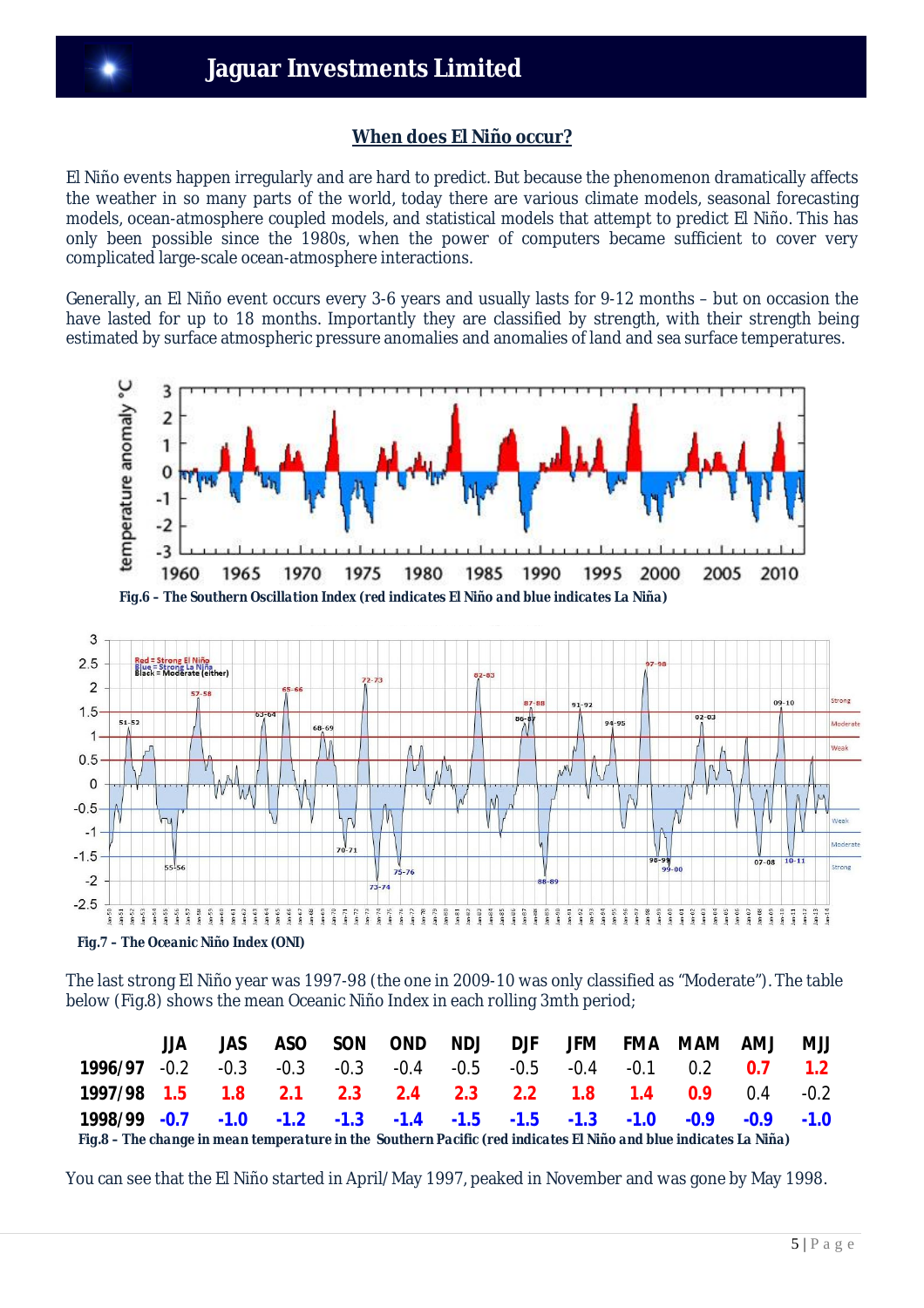# **Jaguar Investments Limited**

As we noted above however, predicting an El Niño is notoriously difficult – and predicting its strength is even more so. There have been several occasions in recent years when an El Niño has started and then fizzled out. The last such occasion was in 2006-07 (see Fig.9 below) – which was classified as "Weak"

|                                                                                                                   |  |  |  |  | JAS ASO SON OND NDJ DJF JFM FMA MAM AMJ MJJ |  |
|-------------------------------------------------------------------------------------------------------------------|--|--|--|--|---------------------------------------------|--|
| <b>2006/07</b> 0.2 0.3 <b>0.5 0.8 1.0 1.0 0.7</b> 0.3 -0.1 -0.2 -0.3 -0.3                                         |  |  |  |  |                                             |  |
| Fig.9 – The change in mean temperature in the Southern Pacific (red indicates El Niño and blue indicates La Niña) |  |  |  |  |                                             |  |

#### **What are the effects of an El Niño?**

The effects of a "Strong" El Niño can be devastating. As the warm water and subsequent rainfall moves East across the Pacific, Australia and South-East Asian countries become increasingly vulnerable to drought and fires – and both livestock and crop farming is adversely affected. Conversely the increased rains in Western South America can be torrential, causing flooding and landslides. Additionally the warmer waters are less rich in nutrients, which in turn leads to a significant reduction in fish. Aside from the collapse in fisheries and fishing-related industries, the whole eco-system is damaged.



 *Fig.10 – General overview of global climatic changes as a result of El Niño*

And of course the financial cost can be tremendous. A summary of the costs of the 1982/83 event is shown in Fig.11 below (all costs in 1983 dollars). These only include the cost of reparation and not the social and human costs of the consequent increase in commodity prices;

| <b>Flooding</b>       |                   | <b>Droughts/Fires</b>       |          |
|-----------------------|-------------------|-----------------------------|----------|
| <b>Bolivia</b>        | \$300m            | South Africa                | \$1,000m |
| Ecuador/N.Peru        | \$650m            | South India / Sri Lanka     | \$150m   |
| Cuba                  | \$170m            | Philippines                 | \$450m   |
| <b>US Gulf States</b> | \$1,270m          | Indonesia                   | \$500m   |
| <b>Hurricanes</b>     |                   | Australia                   | \$2,500m |
| Tahiti                | \$50 <sub>m</sub> | S. Peru / W. Bolivia        | \$240m   |
| Hawaii                | \$230m            | Mexico / Central America    | \$600m   |
|                       |                   | TOTAL COST = \$8.11 billion |          |

*Fig.11 – Cost in US Dollars of 1982/83 El Niño*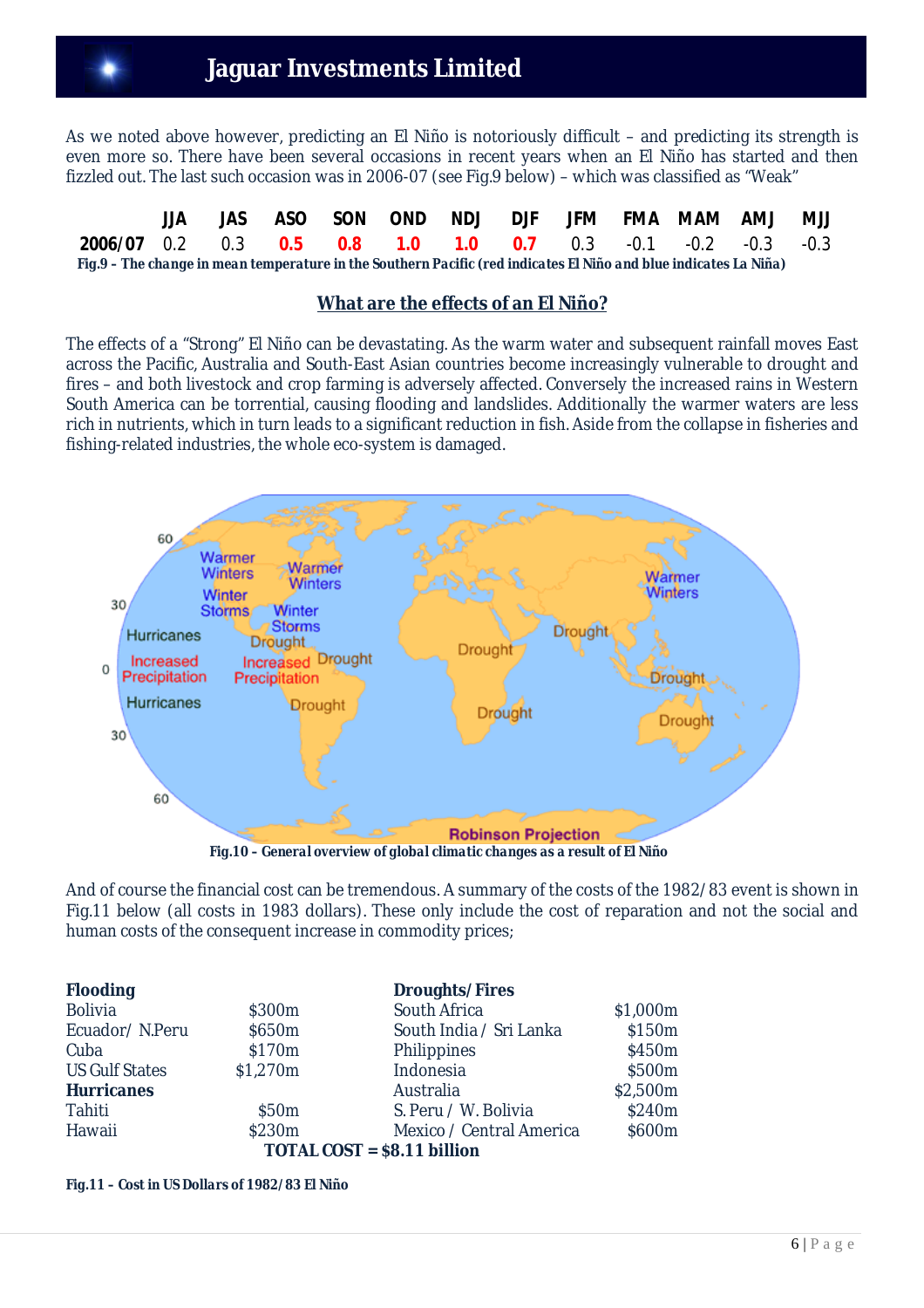### **What does it mean for commodity prices?**

An obvious place to assess what El Niño might mean for commodity prices is to look at the last "Strong" one in 1997/98. As you can see from Fig.8 on page 5, the event started in April/May 1997, peaked in November and was gone by May 1998. Given the potential for adverse weather, one might have thought that crops would be most affected. Fig.12 below shows the percentage returns for a variety of markets from January 1997 to December 1998;



 *Fig.12 – Percentage change in price – re-based to January 1997*

Clearly the coffee market reacted to El Niño. It spiked as the event started and then fell back to almost unchanged as the event ended. Fig.13 below shows the same graph without coffee;



 *Fig.13 – Percentage change in price – re-based to January 1997*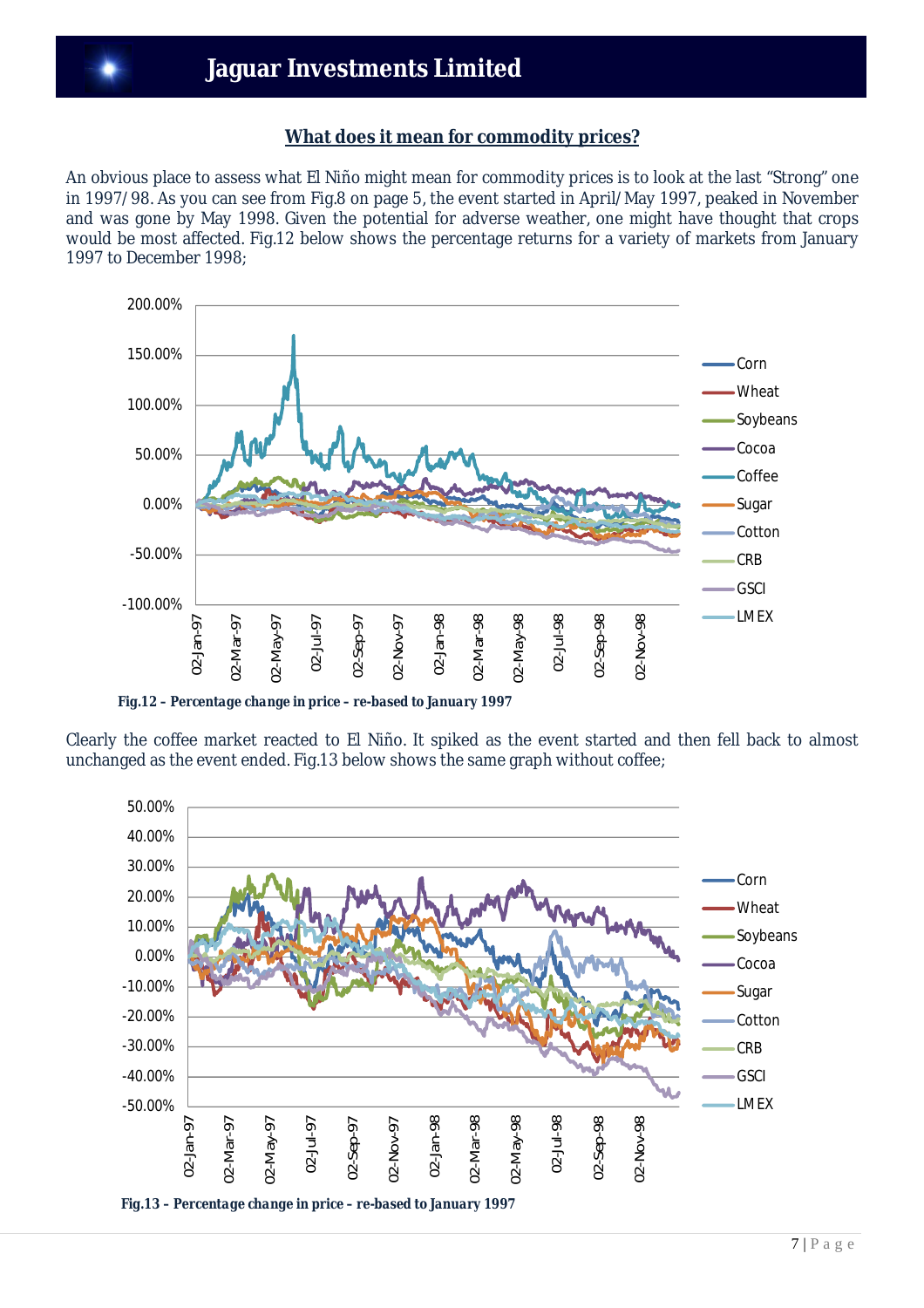You can see more clearly from Fig.13 above that corn and soybeans both rose some 20% as El Niño hit, but prices soon fell back. Cocoa rallied a little later, but it too stalled at the 20% level and then fell back. Base metal prices (represented here by LMEX) and energy prices (represented here by the energy-heavy GSCI) both slipped away over the period.



So what has happened so far this year?

 *Fig.14 – Percentage change in price – re-based to January 2014*

True to form, coffee has exploded albeit to not quite the same extent as in 1997. As in 1997, most crops have risen, peaking at the same 20% level before flat-lining and starting to slip back. The only real change is that LMEX and GSCI are both slightly firmer rather than slightly weaker – but this is more a result of technical and geo-political issues.

### **What is the likelihood of a "Strong" El Niño this year?**

The World Meteorological Organisation (WMO) have updates on their website. Their latest observation, dated 15th April 2014 states;

*"The tropical Pacific continues to be ENSO-neutral (neither El Niño nor La Niña). Model forecasts and*  expert opinion suggest that neutral conditions are likely to continue into the earlier part of the *second quarter of 2014.* 

*However, temperatures below the surface of the tropical Pacific have warmed to levels that can occur prior to the onset of an El Nino event, while climate models surveyed by WMO experts show a steady warming of the tropical Pacific during the months ahead.* 

*A majority of models reach El Niño thresholds around the middle of the year. If an El Niño event does occur, it remains too early to determine its strength."*

They go on to state that the likelihood of El Niño developing is about 65%, but they have no idea as to how strong it will be.